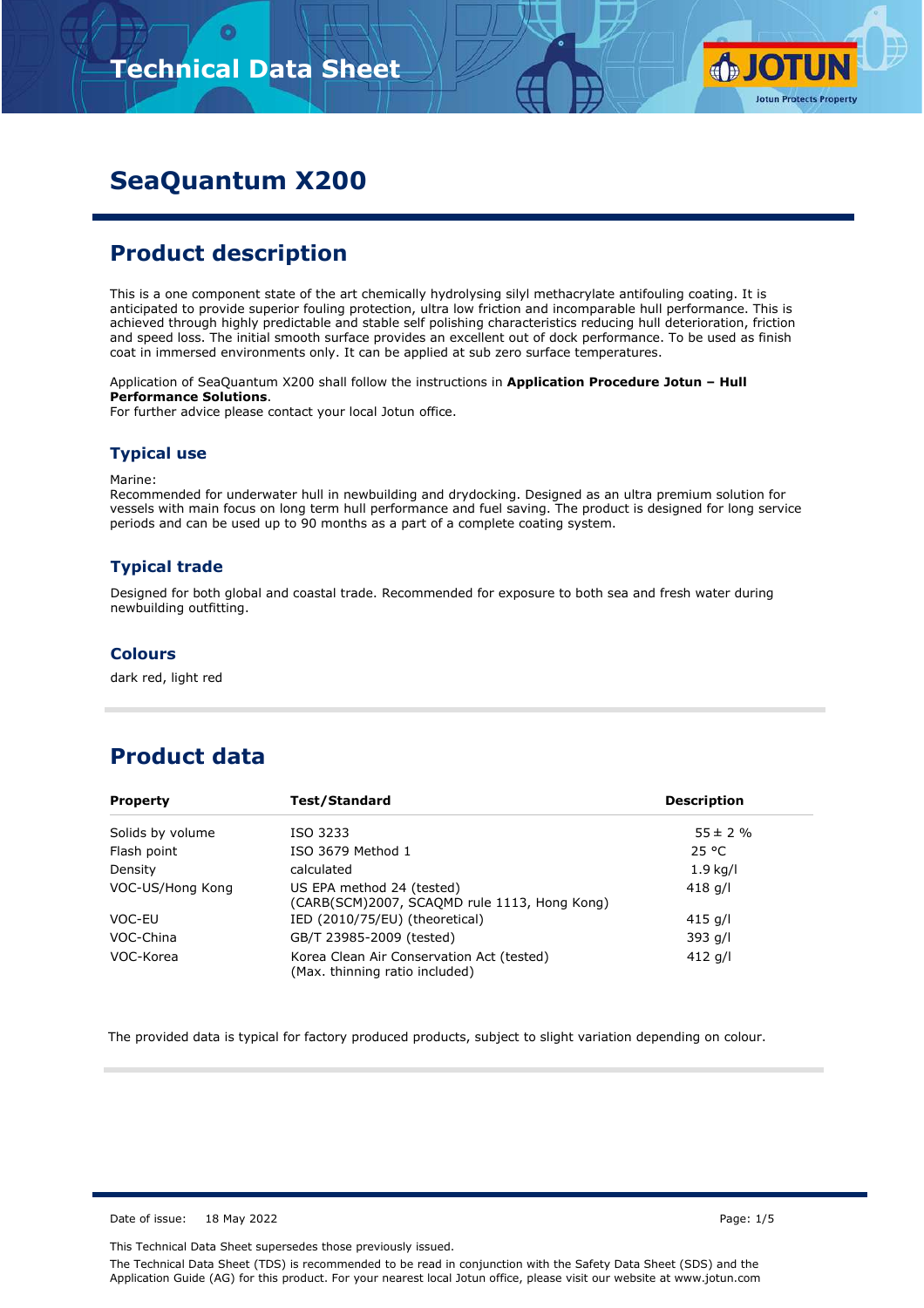

### **Film thickness per coat**

#### **Typical recommended specification range**

| Dry film thickness         |  | 75 - 175 µm  |                               |
|----------------------------|--|--------------|-------------------------------|
| Wet film thickness         |  | 135 - 320 µm |                               |
| Theoretical spreading rate |  |              | $7.3 - 3.1$ m <sup>2</sup> /l |

Max total DFT for multiple coats in the antifouling system: 600 µm

## **Surface preparation**

To secure lasting adhesion to the subsequent product all surfaces shall be clean, dry and free from any contamination.

#### **Surface preparation summary table**

|                  |                                                                                                                                                                                                                                                                                                         | <b>Surface preparation</b>                                                                                                                                                                                                                                                                              |  |  |  |
|------------------|---------------------------------------------------------------------------------------------------------------------------------------------------------------------------------------------------------------------------------------------------------------------------------------------------------|---------------------------------------------------------------------------------------------------------------------------------------------------------------------------------------------------------------------------------------------------------------------------------------------------------|--|--|--|
| <b>Substrate</b> | Minimum                                                                                                                                                                                                                                                                                                 | Recommended                                                                                                                                                                                                                                                                                             |  |  |  |
| Coated surfaces  | New tie coat or new antifouling:<br>Remove any contamination that could<br>interfere with the intercoat adhesion.<br>Exceeding maximum recoat intervals<br>will require cleaning/abrading and/or<br>application of additional coats,<br>depending on condition.<br>Aged antifouling with leached layer: | New tie coat or new antifouling:<br>Remove any contamination that could<br>interfere with the intercoat adhesion.<br>Exceeding maximum recoat intervals<br>will require cleaning/abrading and/or<br>application of additional coats,<br>depending on condition.<br>Aged antifouling with leached layer: |  |  |  |
|                  | Removal by thorough fresh water<br>washing at minimum nozzle pressure<br>200 bar.                                                                                                                                                                                                                       | Removal by thorough fresh water<br>washing at minimum nozzle pressure<br>340 bar.                                                                                                                                                                                                                       |  |  |  |

# **Application**

#### **Application methods**

The product can be applied by

| Spray:  | Use airless spray.                                                           |
|---------|------------------------------------------------------------------------------|
| Brush:  | May be used. Care must be taken to achieve the specified dry film thickness. |
| Roller: | May be used. Care must be taken to achieve the specified dry film thickness. |

Date of issue: 18 May 2022 **Page: 2/5** 

This Technical Data Sheet supersedes those previously issued.

The Technical Data Sheet (TDS) is recommended to be read in conjunction with the Safety Data Sheet (SDS) and the Application Guide (AG) for this product. For your nearest local Jotun office, please visit our website at www.jotun.com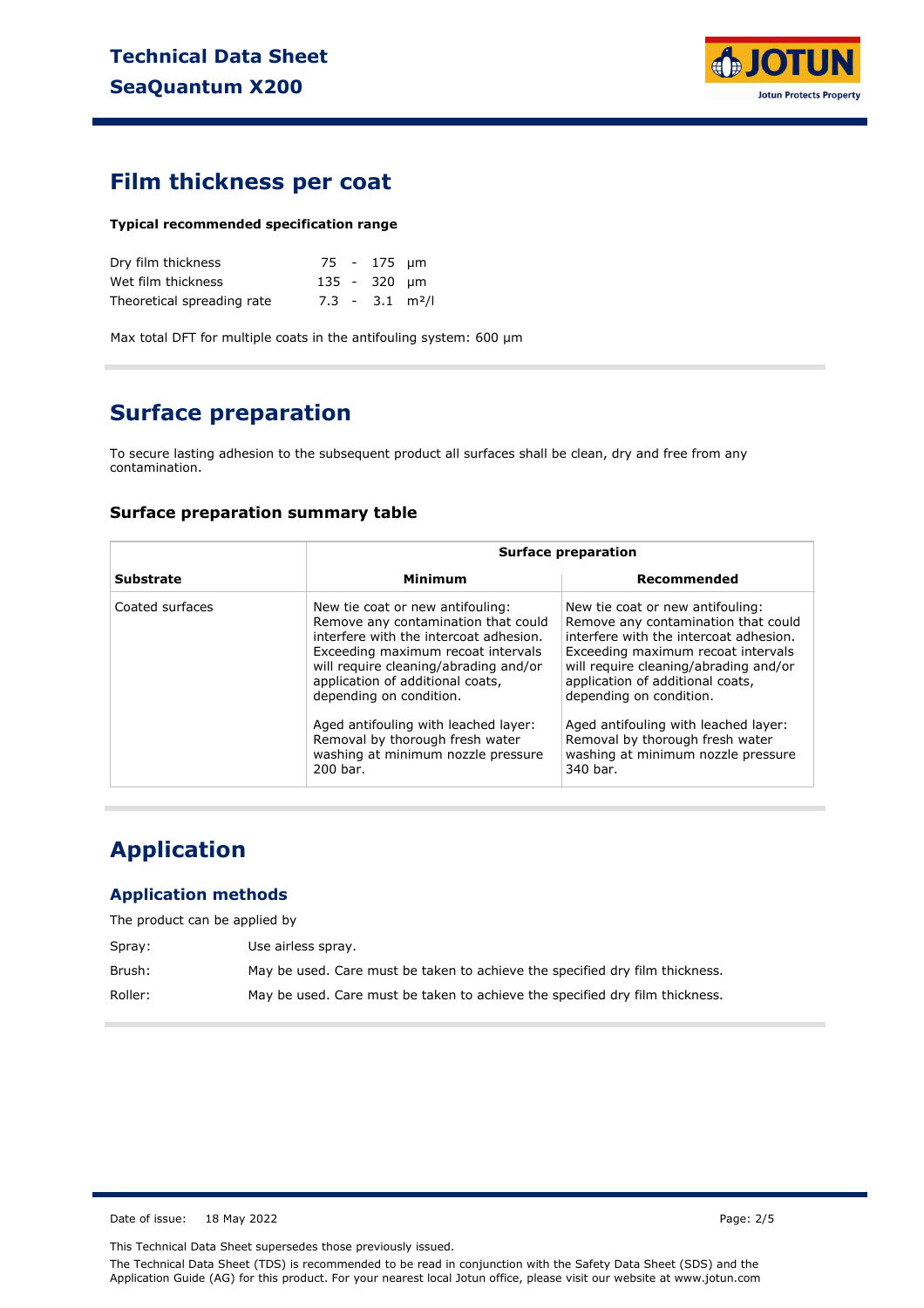

#### **Product mixing**

Single pack

#### **Thinner/Cleaning solvent**

Thinner: Jotun Thinner No. 7 / Jotun Thinner No. 10

#### **Guiding data for airless spray**

| Nozzle tip (inch/1000):       | 21-31            |
|-------------------------------|------------------|
| Pressure at nozzle (minimum): | 150 bar/2100 psi |

## **Drying and Curing time**

| Substrate temperature     |  | $-10 °C$ $0 °C$ $10 °C$ $23 °C$ $40 °C$ |       |
|---------------------------|--|-----------------------------------------|-------|
| Surface (touch) dry       |  | 8 h 2 h 45 min 30 min 30 min            |       |
| Dry to over coat, minimum |  | 27h 16h 9h 7h                           | - 6 h |
| Dried/cured for immersion |  | 39h 24h 10h 9h                          | -8 h  |

For maximum overcoating intervals, refer to the Application Guide (AG) for this product.

The dried/cured for immersion data in the above table is the time required until the product is ready for sailing. For mechanical resistance to fenders and similar equipment longer drying times may be required. Please consult the Application Procedure for further advice.

When high film thickness is applied the antifouling will stay soft longer. To enable hull roughness reading when two or more antifouling coats are applied in rapid succession it is recommended to double the minimum time for immersion.

Drying and curing times are determined under controlled temperatures and relative humidity below 85 %, and at average of the DFT range for the product.

Surface (touch) dry: The state of drying when slight pressure with a finger does not leave an imprint or reveal tackiness.

Dry to over coat, minimum: The recommended shortest time before the next coat can be applied.

Dried/cured for immersion: Minimum time before the coating can be permanently immersed in sea water.

## **Recommended type of primer**

Anticorrosive primer system suitable for purpose. Recommended tie coat for the subsequent antifouling coat is: Safeguard Universal ES

or Safeguard Plus

Date of issue: 18 May 2022 **Page: 3/5** 

This Technical Data Sheet supersedes those previously issued.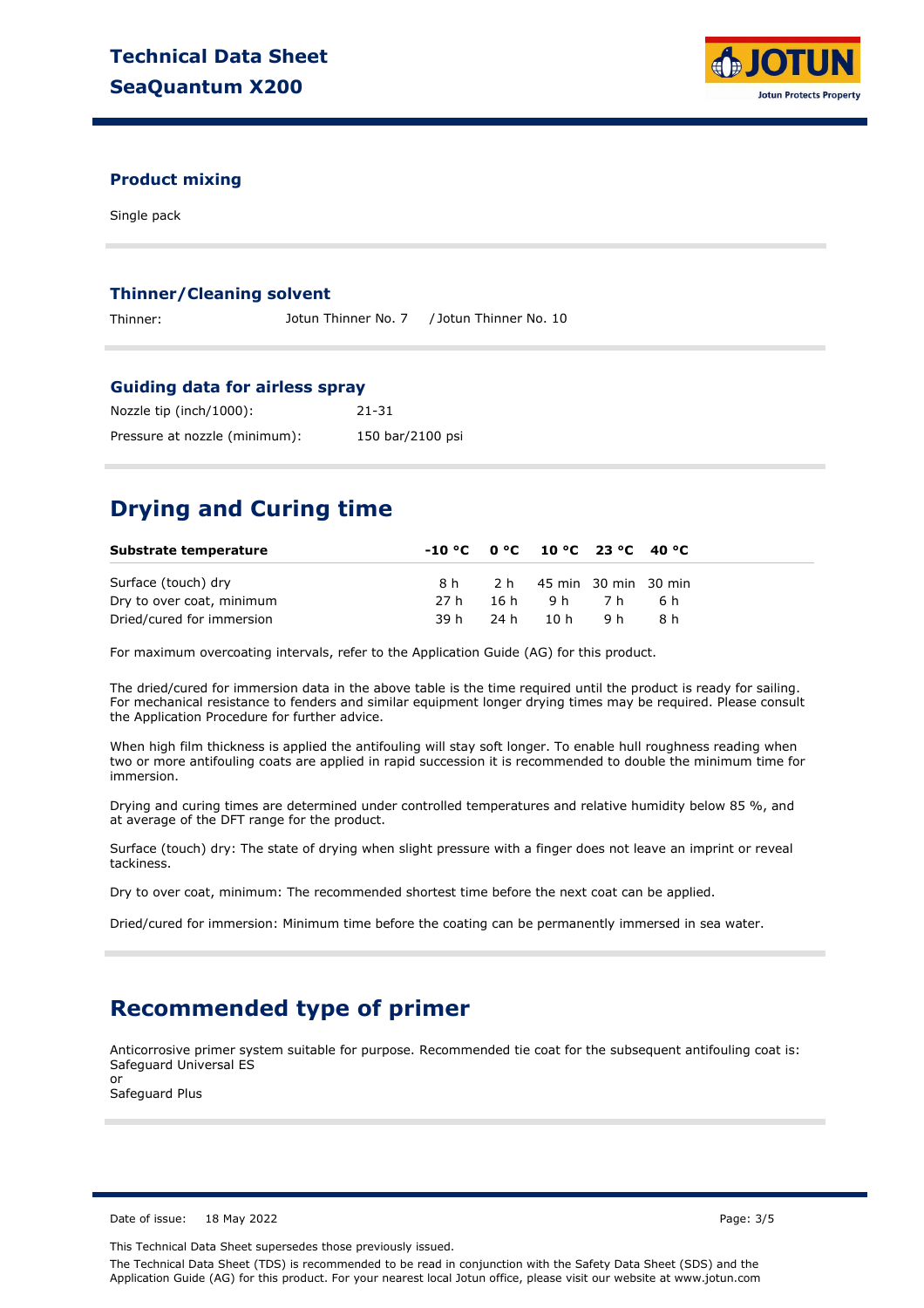

### **Packaging (typical)**

|                     | Volume   | <b>Size of containers</b> |  |  |
|---------------------|----------|---------------------------|--|--|
|                     | (litres) | (litres)                  |  |  |
| SeaQuantum X200 - 2 | 20       | 20                        |  |  |
| SeaQuantum X200 - 3 | 20       | 20                        |  |  |

The volume stated is for factory made colours. Note that local variants in pack size and filled volumes can vary due to local regulations.

### **Storage**

The product must be stored in accordance with national regulations. Keep the containers in a dry, cool, well ventilated space and away from sources of heat and ignition. Containers must be kept tightly closed. Handle with care.

Storage temperature not to exceed 35 °C.

#### **Shelf life at 23 °C**

SeaQuantum X200 - 2 SeaQuantum X200 - 3 9 month(s) 9 month(s)

In some markets commercial shelf life can be dictated shorter by local legislation. The above is minimum shelf life, thereafter the paint quality is subject to re-inspection.

## **Caution**

This product is for professional use only. The applicators and operators shall be trained, experienced and have the capability and equipment to mix/stir and apply the coatings correctly and according to Jotun's technical documentation. Applicators and operators shall use appropriate personal protection equipment when using this product. This guideline is given based on the current knowledge of the product. Any suggested deviation to suit the site conditions shall be forwarded to the responsible Jotun representative for approval before commencing the work.

### **Health and safety**

Please observe the precautionary notices displayed on the container. Use under well ventilated conditions. Do not inhale spray mist. Avoid skin contact. Spillage on the skin should immediately be removed with suitable cleanser, soap and water. Eyes should be well flushed with water and medical attention sought immediately.

### **Colour variation**

When applicable, products primarily meant for use as primers or antifoulings may have slight colour variations from batch to batch. Such products and epoxy based products used as a finish coat may chalk when exposed to sunlight and weathering.

Colour and gloss retention on topcoats/finish coats may vary depending on type of colour, exposure environment such as temperature, UV intensity etc., application quality and generic type of paint. Contact your local Jotun office for further information.

Date of issue: 18 May 2022 Page: 4/5

This Technical Data Sheet supersedes those previously issued.

The Technical Data Sheet (TDS) is recommended to be read in conjunction with the Safety Data Sheet (SDS) and the Application Guide (AG) for this product. For your nearest local Jotun office, please visit our website at www.jotun.com